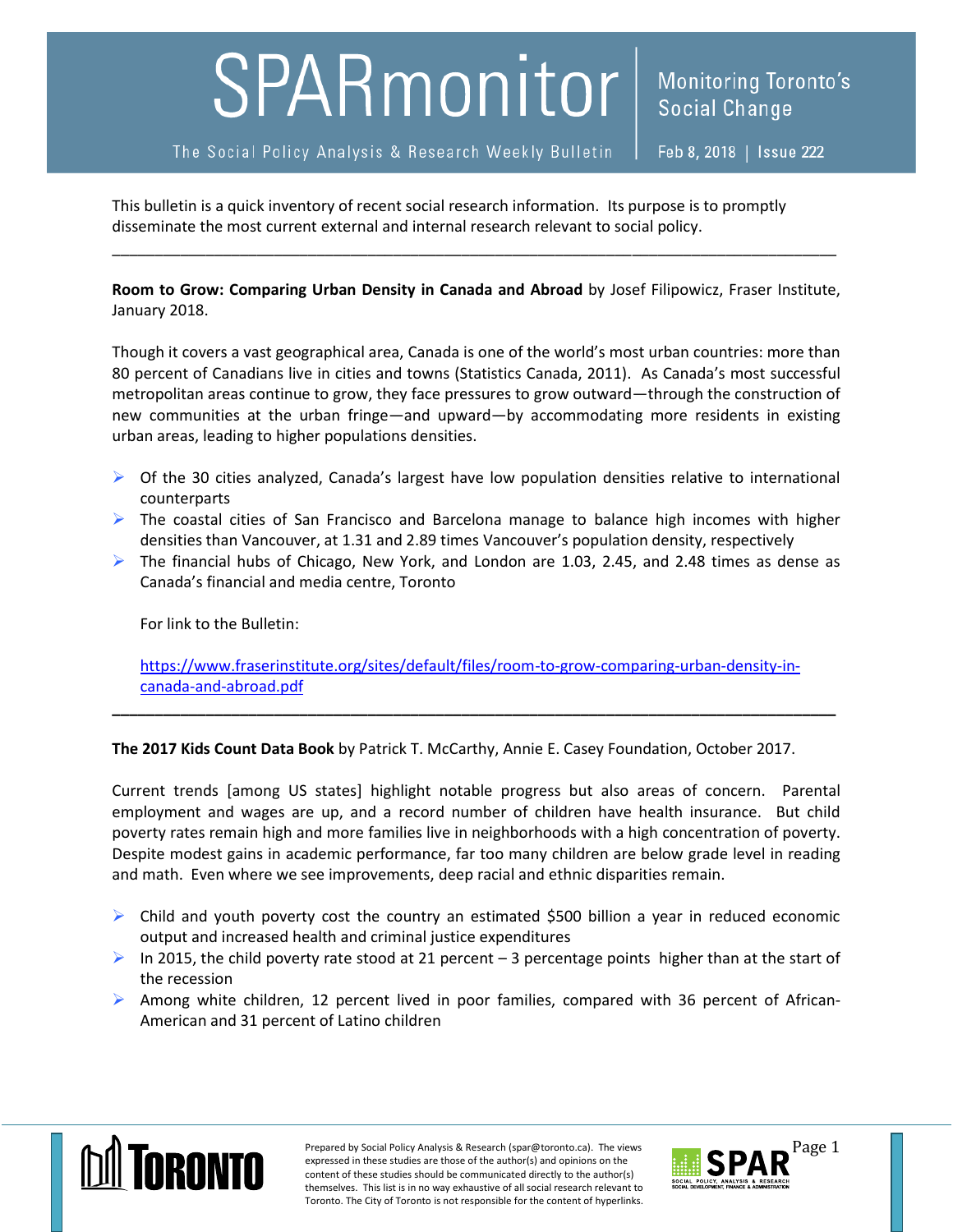For link to the report:

<http://www.aecf.org/m/resourcedoc/aecf-2017kidscountdatabook.pdf>

**The Changing Wealth of Nations 2018:** Building a Sustainable Future by Glenn-Marie Lange, Quentin Wodon, and Kevin Carey, World Bank Group, 2018.

\_\_\_\_\_\_\_\_\_\_\_\_\_\_\_\_\_\_\_\_\_\_\_\_\_\_\_\_\_\_\_\_\_\_\_\_\_\_\_\_\_\_\_\_\_\_\_\_\_\_\_\_\_\_\_\_\_\_\_\_\_\_\_\_\_\_\_\_\_\_\_\_\_\_\_\_\_\_\_\_\_\_

National income and well-being are underpinned by a country's assets or wealth—measured comprehensively to include produced capital, natural capital, human capital, and net foreign assets. This book covers a wide range of topics related to produced, natural, and human capital, as well as total wealth as an indicator of sustainability.

- $\triangleright$  Global wealth grew significantly between 1995 and 2014. Middle-income countries are catching up in large part because of rapid growth in Asia, but inequality in overall wealth persists
- $\triangleright$  Several low-income countries experienced a decline in per capita wealth because population growth outpaced investment, especially in Sub-Saharan Africa
- $\triangleright$  Human capital wealth on a per capita basis is typically increasing in low- and middle-income countries
- $\triangleright$  Women account for less than 40 percent of human capital wealth because of lower earnings, lower labor force participation, and fewer average hours of work

For link to the report:

[https://openknowledge.worldbank.org/bitstream/handle/10986/29001/9781464810466.pdf?seque](https://openknowledge.worldbank.org/bitstream/handle/10986/29001/9781464810466.pdf?sequence=2&isAllowed=y) [nce=2&isAllowed=y](https://openknowledge.worldbank.org/bitstream/handle/10986/29001/9781464810466.pdf?sequence=2&isAllowed=y)

**Reality Bites: How Canada's Healthcare System Compares to its International Peers** by Colin Busby, Ramya Muthukumaran and Aaron Jacobs, C.D. Howe Institure, January 2018.

\_\_\_\_\_\_\_\_\_\_\_\_\_\_\_\_\_\_\_\_\_\_\_\_\_\_\_\_\_\_\_\_\_\_\_\_\_\_\_\_\_\_\_\_\_\_\_\_\_\_\_\_\_\_\_\_\_\_\_\_\_\_\_\_\_\_\_\_\_\_\_\_\_\_\_\_\_\_\_\_\_\_\_\_\_

Its latest ranking, based on the fund's rolling surveys of patients, doctors and the public, highlights ongoing gaps between the US healthcare system and those in the rest of the highly industrialized world. At the same time, the results also demonstrate that Canada fares poorly compared to its peer countries, an ongoing reminder of the need to look beyond the common comparison with US healthcare.

- $\triangleright$  In international performance surveys, Canada's healthcare system fares poorly compared to peer countries
- $\triangleright$  Provinces can learn lessons from each other and the federal government should support these comparison efforts to promote more innovation within Canada
- $\triangleright$  Progress can and should be made with improved coverage, such as for drugs and dental care, plus shorter wait times

For link to the report:

[https://www.cdhowe.org/sites/default/files/attachments/research\\_papers/mixed/Final%20for%20r](https://www.cdhowe.org/sites/default/files/attachments/research_papers/mixed/Final%20for%20release%20e-brief_271_Online.pdf) [elease%20e-brief\\_271\\_Online.pdf](https://www.cdhowe.org/sites/default/files/attachments/research_papers/mixed/Final%20for%20release%20e-brief_271_Online.pdf)